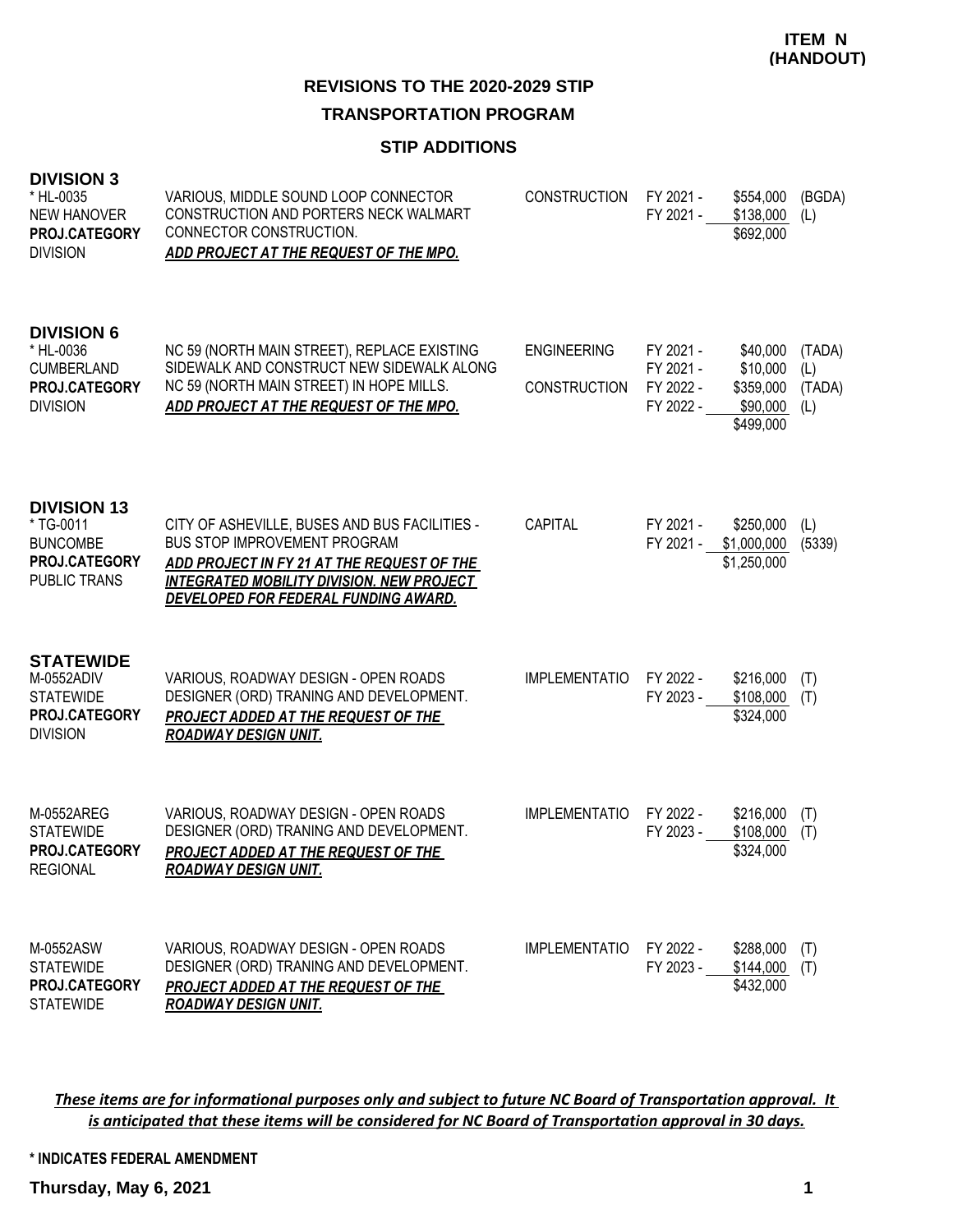**TRANSPORTATION PROGRAM**

## **STIP ADDITIONS**

| <b>STATEWIDE</b><br>M-0552BDIV<br><b>STATEWIDE</b><br>PROJ.CATEGORY<br><b>DIVISION</b> | VARIOUS, ROADWAY DESIGN - TRAINING AND<br>DEVELOPMENT FOR MISCELLANEOUS PROJECTS.<br><b>PROJECT ADDED AT THE REQUEST OF THE</b><br><b>ROADWAY DESIGN UNIT.</b>                                                     | <b>IMPLEMENTATIO</b> | FY 2022 -<br>FY 2023 -              | \$75,000<br>\$75,000<br>\$150,000                    | (T)<br>(T)           |
|----------------------------------------------------------------------------------------|--------------------------------------------------------------------------------------------------------------------------------------------------------------------------------------------------------------------|----------------------|-------------------------------------|------------------------------------------------------|----------------------|
| M-0552BREG<br><b>STATEWIDE</b><br>PROJ.CATEGORY<br><b>REGIONAL</b>                     | VARIOUS, ROADWAY DESIGN - TRAINING AND<br>DEVELOPMENT FOR MISCELLANEOUS PROJECTS.<br><b>PROJECT ADDED AT THE REQUEST OF THE</b><br><b>ROADWAY DESIGN UNIT.</b>                                                     | <b>IMPLEMENTATIO</b> | FY 2022 -<br>FY 2023 -              | \$75.000<br>\$75,000<br>\$150,000                    | (T)<br>(T)           |
| M-0552BSW<br><b>STATEWIDE</b><br><b>PROJ.CATEGORY</b><br><b>STATEWIDE</b>              | VARIOUS, ROADWAY DESIGN - TRAINING AND<br>DEVELOPMENT FOR MISCELLANEOUS PROJECTS.<br><b>PROJECT ADDED AT THE REQUEST OF THE</b><br><b>ROADWAY DESIGN UNIT.</b>                                                     | <b>IMPLEMENTATIO</b> | FY 2022 -<br>FY 2023 -              | \$100,000<br>\$100,000<br>\$200,000                  | (T)<br>(T)           |
| * TU-0005<br><b>STATEWIDE</b><br><b>PROJ.CATEGORY</b><br><b>PUBLIC TRANS</b>           | NCDOT, 5303 METROPOLITAN TRANSPORTATION<br>PLANNING FUNDS FOR FTA GRANTS<br>ADD PROJECT IN FY 22 AT THE REQUEST OF THE<br><b>INTEGRATED MOBILITY DIVISION. NEW PROJECT</b><br>DEVELOPED FOR FEDERAL FUNDING AWARD. | <b>PLANNING</b>      | FY 2022 -<br>FY 2022 -<br>FY 2022 - | \$2,647,000<br>\$331,000<br>\$331,000<br>\$3,309,000 | (5303)<br>(S)<br>(L) |

# **STIP MODIFICATIONS**

| <b>DIVISION 1</b><br>AV-5812<br><b>HYDE</b><br><b>PROJ.CATEGORY</b><br><b>DIVISION</b> | HYDE COUNTY AIRPORT (7W6), EXTEND RUNWAY TO<br>5000 FEET.<br><u>AT THE REQUEST OF THE DIVISION OF AVIATION.</u><br><u>DELAY CONSTRUCTION FROM FY 21 TO FY 22.</u>   | <b>CONSTRUCTION</b>  | FY 2022 - | \$822,000<br>\$822,000 | (T)    |
|----------------------------------------------------------------------------------------|---------------------------------------------------------------------------------------------------------------------------------------------------------------------|----------------------|-----------|------------------------|--------|
| * R-5753A<br><b>DARE</b><br>PROJ.CATEGORY<br><b>EXEMPT</b>                             | VARIOUS, DEPLOYMENT OF AUTOMATED SHUTTLE AT<br>WRIGHT BROTHERS NATIONAL MEMORIAL<br>ADD PROJECT BREAK AT THE REQUEST OF THE<br><u>INTEGRATED MOBILITY DIVISION.</u> | <b>IMPLEMENTATIO</b> | FY 2021 - | \$95,000<br>\$95,000   | (FLTP) |

*These items are for informational purposes only and subject to future NC Board of Transportation approval. It is anticipated that these items will be considered for NC Board of Transportation approval in 30 days.*

**\* INDICATES FEDERAL AMENDMENT**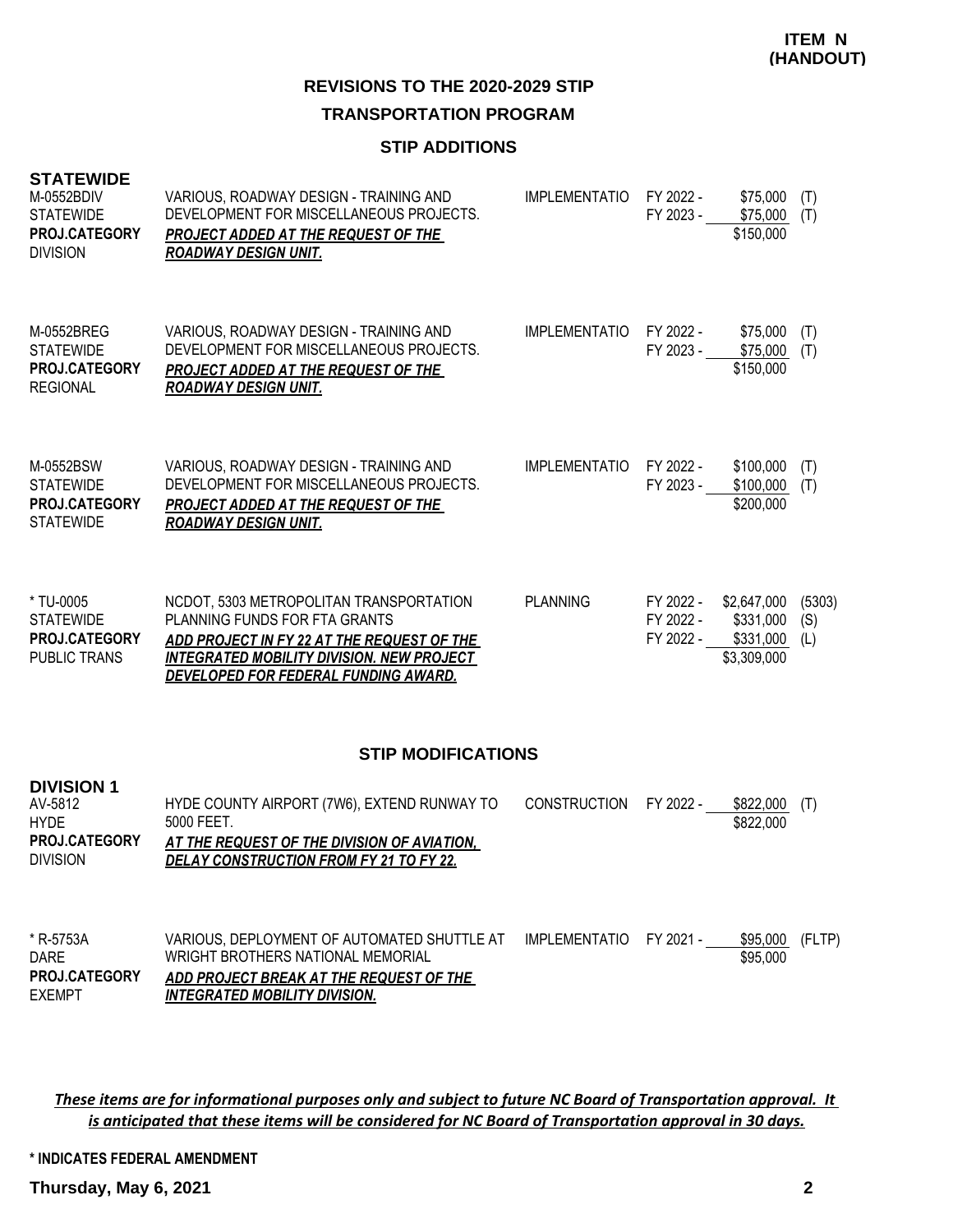#### **TRANSPORTATION PROGRAM**

#### **STIP MODIFICATIONS**

| <b>DIVISION 5</b><br>P-5706<br><b>DURHAM</b><br>PROJ.CATEGORY<br><b>STATEWIDE</b>            | NORFOLK SOUTHERN H LINE, EAST DURHAM<br>RAILROAD SAFETY PROJECT. PROJECT WILL<br>STRAIGHTEN EXISTING RAILROAD CURVATURE<br>BETWEEN CP NELSON AND CP EAST DURHAM AND<br>INCLUDES A COMBINATION OF GRADE SEPARATIONS<br>AND CLOSURES AT ELLIS ROAD SOUTH END<br>(734737A), GLOVER ROAD (734735L), AND WRENN<br>TO ALLOW ADDITIONAL TIME TO COMPLETE<br>PLANNING AND DESIGN DELAY RIGHT OF WAY FROM<br>FY 21 TO FY 22. | RIGHT-OF-WAY<br><b>CONSTRUCTION</b> | FY 2022 -<br>FY 2023 -<br>FY 2024 -<br>FY 2027 -<br>FY 2028 -<br>FY 2029 - | \$3,109,000<br>\$3,109,000<br>\$3,109,000<br>FY 2027 - \$10,891,000<br>\$167,000<br>FY 2028 - \$10,891,000<br>\$166,000<br>FY 2029 - \$10,891,000<br>\$167,000<br>\$42,500,000 | (T)<br>(T)<br>(T)<br>(T)<br>(O)<br>(T)<br>(O)<br>(T)<br>(O) |
|----------------------------------------------------------------------------------------------|---------------------------------------------------------------------------------------------------------------------------------------------------------------------------------------------------------------------------------------------------------------------------------------------------------------------------------------------------------------------------------------------------------------------|-------------------------------------|----------------------------------------------------------------------------|--------------------------------------------------------------------------------------------------------------------------------------------------------------------------------|-------------------------------------------------------------|
| P-5737<br><b>WAKE</b><br>PROJ.CATEGORY<br><b>STATEWIDE</b>                                   | CSX S LINE, SR 2108 (MILLBROOK ROAD) IN RALEIGH.<br>CONSTRUCT GRADE SEPARATION AND CLOSE<br>CROSSING 630605A.<br>TO ASSIST IN BALANCING FUNDS DELAY RIGHT OF<br><b>WAY FROM FY 21 TO FY 22.</b>                                                                                                                                                                                                                     | RIGHT-OF-WAY<br><b>CONSTRUCTION</b> | FY 2022 -<br>FY 2023 -<br>FY 2023 -                                        | \$6,111,000<br>FY 2023 - \$10,000,000<br>\$3,620,000<br>\$510,000<br>\$20,241,000                                                                                              | (T)<br>(DP)<br>(T)<br>(O)                                   |
| TU-0004<br><b>LEE</b><br><b>VANCE</b><br><b>WAKE</b><br>PROJ.CATEGORY<br><b>PUBLIC TRANS</b> | CSX S-LINE, SANFORD TO HENDERSON. TRANSIT-<br>ORIENTED-DEVELOPMENT PLANNING.<br><b>MODIFY FUNDING FOR FY 21 AT THE REQUEST OF</b><br><b>INTEGRATED MOBILITY DIVISION.</b>                                                                                                                                                                                                                                           | <b>PLANNING</b>                     | FY 2021 -<br>FY 2021 -<br>FY 2021 -                                        | \$100,000<br>\$900,000<br>\$505,000<br>\$1,505,000                                                                                                                             | (S)<br>(FED)<br>(L)                                         |
| * U-4726<br><b>CHATHAM</b><br><b>DURHAM</b>                                                  | VARIOUS, DURHAM-CHAPEL HILL-CARRBORO (DCHC)<br>MPO. BICYCLE, PEDESTRIAN, AND TRANSPORTATION<br>ALTERNATIVES PROGRAM (TAP)-ELIGIBLE PROJECTS.                                                                                                                                                                                                                                                                        | RIGHT-OF-WAY<br><b>CONSTRUCTION</b> | FY 2021 -<br>FY 2021 -<br>FY 2021 -                                        | \$1,526,672<br>\$381,668<br>\$428,750                                                                                                                                          | (BGDA)<br>(L)<br>(BGAN)                                     |

*ADD RIGHT OF WAY AND CONSTRUCTION IN FY 21 AND CONSTRUCTION IN FY 22 NOT PREVIOUSLY*  **PROJ.CATEGORY** *PROGRAMMED, AT THE REQUEST OF THE MPO.* ORANGE DIVISION

ALTERNATIVES PROGRAM (TAP)–ELIGIBLE PROJECTS. CONSTRUCTION FY 2021 - \$428,750 (BGANY) FY 2021 - \$4,277,881 (BGDA) FY 2021 - \$1,176,662 (L) FY 2022 - \$4,706,631 (BGDA) FY 2022 - \$1,176,662 (L) \$13,674,926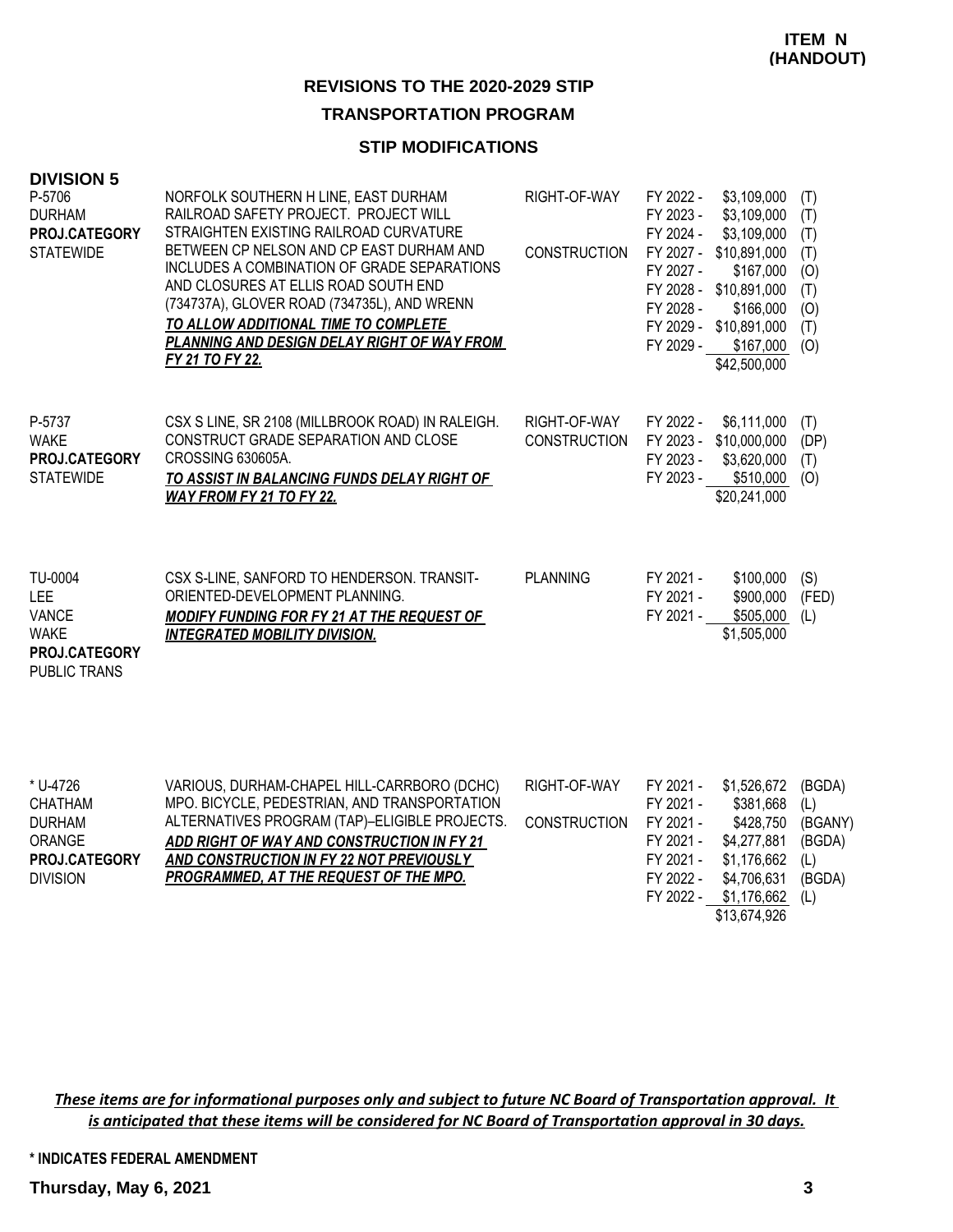# **TRANSPORTATION PROGRAM**

# **STIP MODIFICATIONS**

| <b>DIVISION 5</b> |  |
|-------------------|--|
|-------------------|--|

| U-5746<br><b>WAKE</b><br>PROJ.CATEGORY<br><b>REGIONAL</b>                            | US 401, SR 1467 / SR 2839 (ALLEN STREET) TO SR 1010<br>(TEN-TEN ROAD). ADD LANES.<br>TO ALLOW ADDITIONAL TIME TO COMPLETE RIGHT<br>OF WAY ACQUISITION AND UTILITY RELOCATION,<br><b>DELAY CONSTRUCTION FROM FY 22 TO 23.</b>                                                                                                                                                                     | <b>CONSTRUCTION</b>                                     |                                                                                                      | FY 2023 - \$3,800,000<br>\$3,800,000                                                                                               | (T)                                                                       |
|--------------------------------------------------------------------------------------|--------------------------------------------------------------------------------------------------------------------------------------------------------------------------------------------------------------------------------------------------------------------------------------------------------------------------------------------------------------------------------------------------|---------------------------------------------------------|------------------------------------------------------------------------------------------------------|------------------------------------------------------------------------------------------------------------------------------------|---------------------------------------------------------------------------|
| U-6094<br><b>WAKE</b><br>PROJ.CATEGORY<br><b>DIVISION</b>                            | SR 1152 (HOLLY SPRINGS ROAD), EAST OF NC 55 TO<br>FLINT POINT LANE IN HOLLY SPRINGS, WIDEN FROM 2<br>TO 4 LANES.<br>TO ALLOW THE TOWN TIME TO ASSESS PROJECT<br>COSTS AND AVAILABLE FUNDING, DELAY<br><b>CONSTRUCTION FROM FY 21 TO 22.</b>                                                                                                                                                      | <b>CONSTRUCTION</b>                                     | FY 2022 -<br>FY 2022 -                                                                               | \$1,217,000<br>\$304,000<br>\$1,521,000                                                                                            | (BGDA)<br>(L)                                                             |
| <b>DIVISION 6</b><br>R-2561CA<br><b>COLUMBUS</b><br>PROJ.CATEGORY<br><b>REGIONAL</b> | NC 87, NC 87 AT NC 11. CONSTRUCT INTERCHANGE.<br>TO ALLOW ADDITIONAL TIME FOR RIGHT-OF-WAY<br><b>ACQUISITION AND UTILITY RELOCATION, DELAY</b><br><b>CONSTRUCTION FROM FY 21 TO FY 22.</b>                                                                                                                                                                                                       | RIGHT-OF-WAY<br><b>UTILITIES</b><br><b>CONSTRUCTION</b> | FY 2020 -<br>FY 2020 -<br>FY 2022 -<br>FY 2022 -<br>FY 2023 -<br>FY 2023 -<br>FY 2024 -<br>FY 2024 - | \$3,292,000<br>\$300,000<br>\$6,250,000<br>\$3,650,000<br>\$6,250,000<br>\$3,650,000<br>\$6,250,000<br>\$3,650,000<br>\$33,292,000 | (T)<br>(T)<br>(NHFP)<br>(BGLT5)<br>(NHFP)<br>(BGLT5)<br>(NHFP)<br>(BGLT5) |
| U-4709<br><b>CUMBERLAND</b><br>PROJ.CATEGORY<br><b>DIVISION</b>                      | SR 1112 (ROCKFISH ROAD) SR 1115 (GOLFVIEW<br>ROAD), SR 1112 (ROCKFISH ROAD) FROM SR 1115<br>(GOLFVIEW ROAD) TO NC 59 (MAIN STREET) AND SR<br>1115 (GOLFVIEW ROAD) FROM SR 1112 (ROCKFISH<br>ROAD) TO NC 59 (MAIN STREET). WIDEN TO MULTI-<br>LANES.<br>TO ALLOW ADDITIONAL TIME FOR RIGHT-OF-WAY<br><b>ACQUISITION AND UTILITY RELOCATION, DELAY</b><br><b>CONSTRUCTION FROM FY 22 TO FY 23.</b> | RIGHT-OF-WAY<br><b>UTILITIES</b><br><b>CONSTRUCTION</b> | FY 2022 -<br>FY 2022 -<br>FY 2023 -                                                                  | \$2,016,000<br>\$35,000<br>\$5,400,000<br>FY 2024 - \$5,400,000<br>\$12,851,000                                                    | (T)<br>(T)<br>(T)<br>(T)                                                  |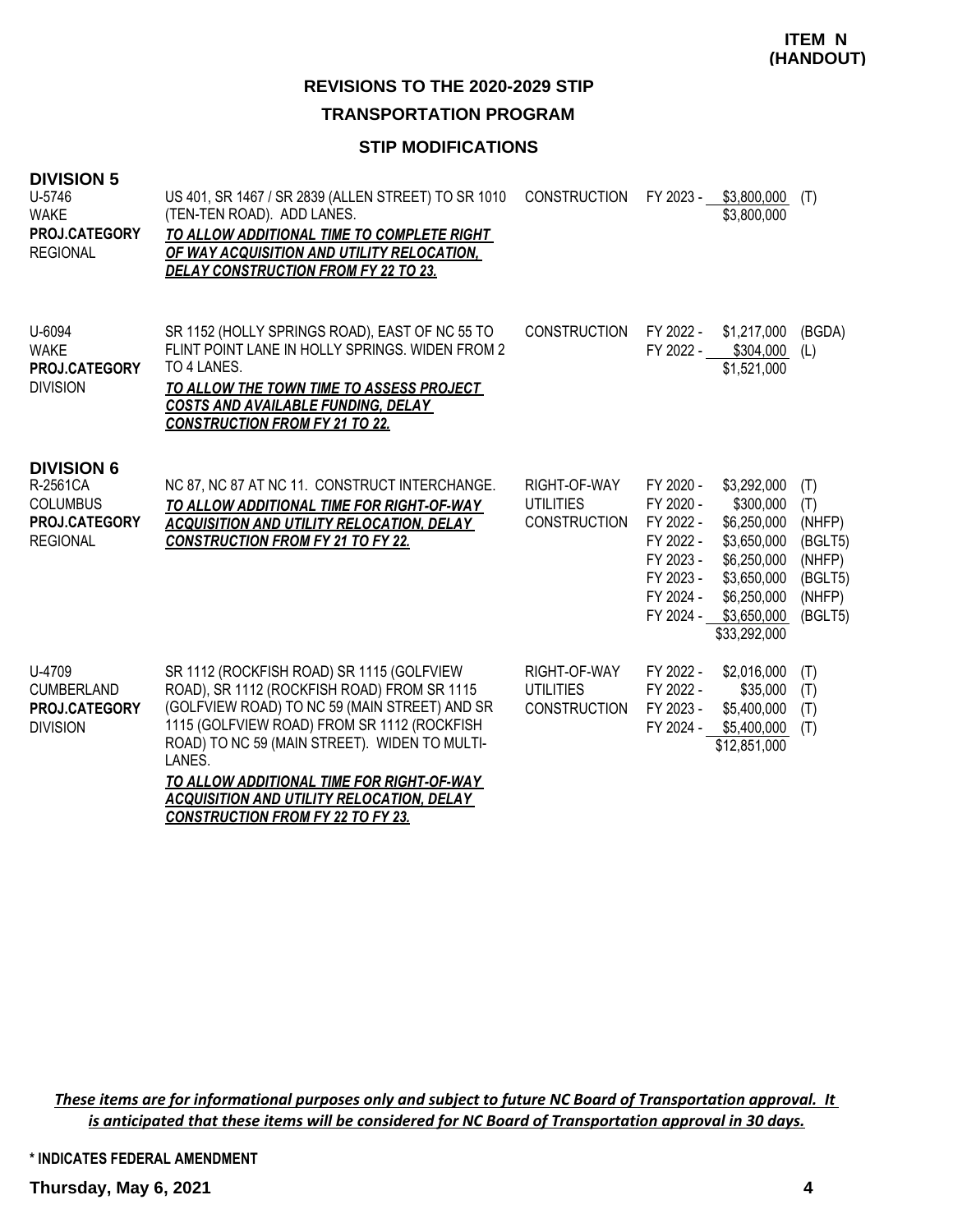# **TRANSPORTATION PROGRAM**

## **STIP MODIFICATIONS**

| <b>DIVISION 7</b> |  |
|-------------------|--|
|-------------------|--|

| * I-3306A<br>ORANGE<br>PROJ.CATEGORY<br><b>STATEWIDE</b><br><b>REGIONAL</b> | I-40, I-85 IN ORANGE COUNTY TO DURHAM COUNTY.<br>WIDEN TO SIX LANES, IMPROVE NC 86 INTERCHANGE,<br>AND INSTALL ITS.<br><b>PROJECT TO UTILIZE GARVEE BONDS. DESCRIPTION</b><br><b>MODIFIED TO REFLECT CORRECT SCOPE.</b>                             | <b>GARVEE ROW</b>                                     | FY 2021 -<br>FY 2022 -<br>FY 2023 -<br>FY 2024 -<br>FY 2025 -<br>FY 2026 -<br>FY 2027 -<br>FY 2028 - | \$618,000<br>\$618,000<br>\$618,000<br>\$618,000<br>\$618,000<br>\$618,000<br>\$618,000<br>\$618,000                                                          | (NHP)<br>(NHP)<br>(NHP)<br>(NHP)<br>(NHP)<br>(NHP)<br>(NHP)<br>(NHP)     |
|-----------------------------------------------------------------------------|-----------------------------------------------------------------------------------------------------------------------------------------------------------------------------------------------------------------------------------------------------|-------------------------------------------------------|------------------------------------------------------------------------------------------------------|---------------------------------------------------------------------------------------------------------------------------------------------------------------|--------------------------------------------------------------------------|
|                                                                             |                                                                                                                                                                                                                                                     | RIGHT-OF-WAY<br><b>UTILITIES</b><br><b>GARVEE CON</b> | FY 2029 -<br>POST YR-<br>FY 2021 -<br>FY 2021 -<br>FY 2021 -<br>FY 2022 -<br>FY 2023 -<br>FY 2024 -  | \$618,000<br>\$3,704,000<br>\$2,400,000<br>\$628,000<br>\$4,376,000<br>\$4,376,000<br>\$4,376,000<br>\$4,376,000                                              | (NHP)<br>(NHP)<br>(S(M))<br>(NHP)<br>(NHP)<br>(NHP)<br>(NHP)<br>(NHP)    |
|                                                                             |                                                                                                                                                                                                                                                     |                                                       | FY 2025 -<br>FY 2026 -<br>FY 2027 -<br>FY 2028 -<br>FY 2029 -                                        | \$4,376,000<br>\$4,376,000<br>\$4,376,000<br>\$4,376,000<br>\$4,376,000<br>POST YR-\$26,253,000                                                               | (NHP)<br>(NHP)<br>(NHP)<br>(NHP)<br>(NHP)<br>(NHP)                       |
|                                                                             |                                                                                                                                                                                                                                                     | <b>CONSTRUCTION</b>                                   | FY 2021 -<br>FY 2021 -<br>FY 2022 -<br>FY 2023 -<br>FY 2024 -<br>FY 2024 -                           | \$31,150,000<br>\$4,250,000<br>FY 2022 - \$31,150,000<br>\$4,250,000<br>FY 2023 - \$31,150,000<br>\$4,250,000<br>\$31,150,000<br>\$4,250,000<br>\$219,531,000 | (NHP)<br>(S(M))<br>(NHP)<br>(S(M))<br>(NHP)<br>(S(M))<br>(NHP)<br>(S(M)) |
| * I-3306AC<br>ORANGE<br>PROJ.CATEGORY<br><b>REGIONAL</b>                    | 1-40, NC 86 UPGRADE TO SUPERSTREET FROM<br>NORTHWOOD DRIVE TO RAMP C/D AT I-40<br>INTERCHANGE.<br><b>PROJECT BREAK RE-ADDED TO SCHEDULE</b><br><b>SUPERSTREET COMPONENT FOR SEPARATE</b><br>LETTING.                                                | RIGHT-OF-WAY<br><b>UTILITIES</b><br>CONSTRUCTION      | FY 2024 -<br>FY 2024 -<br>FY 2026 -                                                                  | \$550,000<br>\$450,000<br>\$4,350,000<br>\$5,350,000                                                                                                          | (NHP)<br>(NHP)<br>(NHP)                                                  |
| P-5701<br>ORANGE<br>PROJ.CATEGORY<br><b>DIVISION</b>                        | NORFOLK SOUTHERN H LINE, MILEPOST 41.7 IN<br>HILLSBOROUGH. CONSTRUCT PLATFORM,<br>PASSENGER RAIL STATION BUILDING, SITE ACCESS,<br>UTILITIES AND PARKING.<br><b>TO ASSIST IN BALANCING FUNDS, DELAY</b><br><b>CONSTRUCTION FROM FY 21 TO FY 22.</b> | <b>CONSTRUCTION</b>                                   | FY 2022 -<br>FY 2022 -                                                                               | \$3,315,000<br>$$570,000$ (O)<br>$FY 2023 - $3,315,000$ (T)<br>\$7,200,000                                                                                    | (T)                                                                      |

*These items are for informational purposes only and subject to future NC Board of Transportation approval. It is anticipated that these items will be considered for NC Board of Transportation approval in 30 days.*

#### **\* INDICATES FEDERAL AMENDMENT**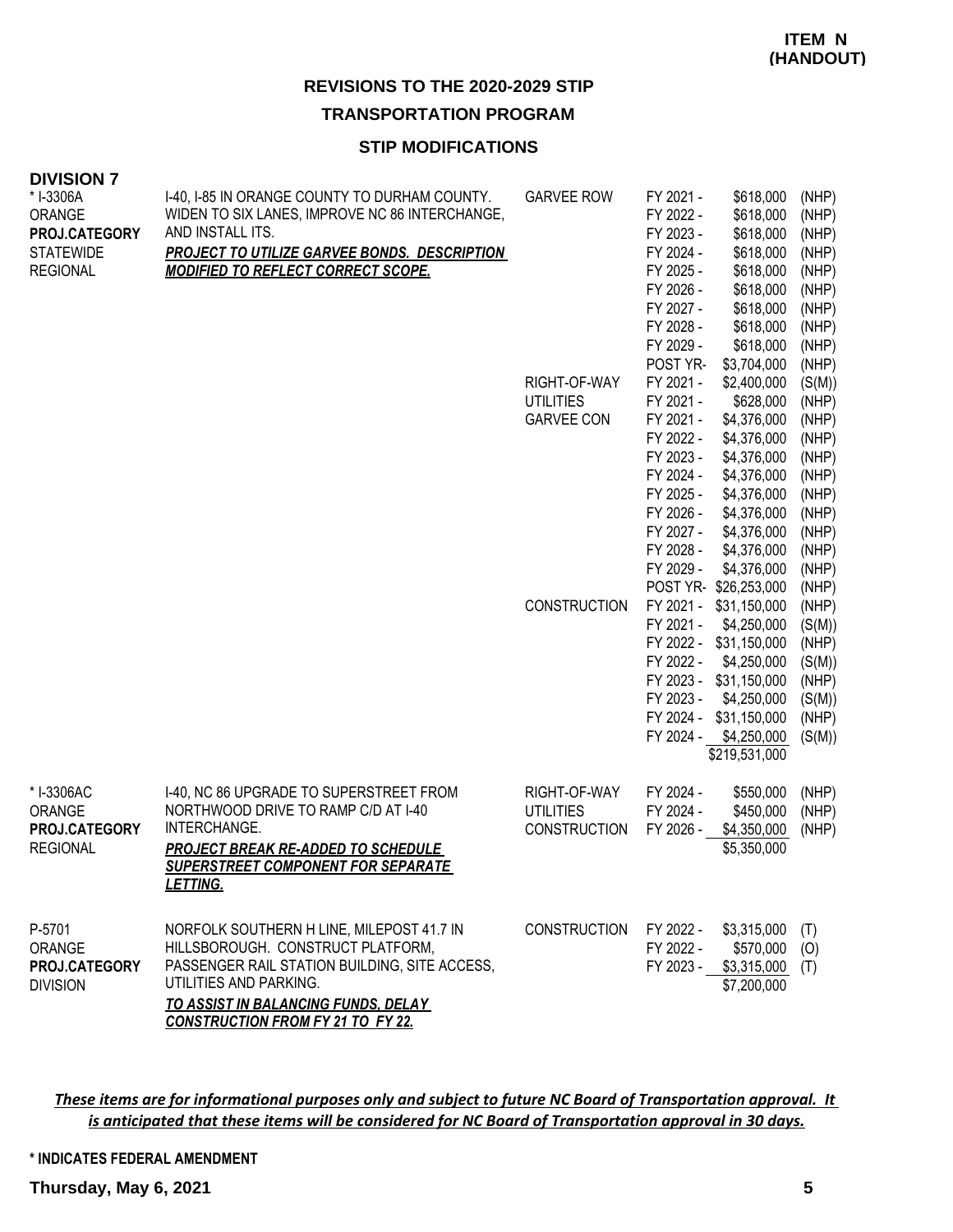# **TRANSPORTATION PROGRAM**

# **STIP MODIFICATIONS**

| <b>DIVISION 7</b><br>* TA-4771<br><b>GUILFORD</b><br>PROJ.CATEGORY<br><b>EXEMPT</b> | GTA, CLEAN DIESEL REPLACEMENT BUSES<br>ADD FUNDS IN FY 21 & FY 22, NOT PREVIOUSLY<br>PROGRAMMED AT THE REQUEST OF MPO.                                                                                                                                                                                                                      | <b>CAPITAL</b>                                            | FY 2020 -<br>\$312,000<br>FY 2020 -<br>\$1,768,000<br>FY 2021 -<br>\$1,900,000<br>FY 2021 -<br>\$475,000<br>FY 2022 -<br>\$1,763,000<br>FY 2022 -<br>\$440,000<br>\$6,658,000                                                           | (L)<br>(5307)<br>(CMAQ)<br>(L)<br>(CMAQ)<br>(L)             |
|-------------------------------------------------------------------------------------|---------------------------------------------------------------------------------------------------------------------------------------------------------------------------------------------------------------------------------------------------------------------------------------------------------------------------------------------|-----------------------------------------------------------|-----------------------------------------------------------------------------------------------------------------------------------------------------------------------------------------------------------------------------------------|-------------------------------------------------------------|
| <b>DIVISION 8</b><br>* EB-5867<br>LEE<br>PROJ.CATEGORY<br><b>DIVISION</b>           | SR 1107 (FIELDS DRIVE), SR 1237 (CARTHAGE STREET)<br>TO US 421 BUSINESS (HORNER BOULEVARD) IN<br>SANFORD. CONSTRUCT SIDEWALK.<br>ADD ENGINEERING IN FY 21 NOT PREVIOUSLY<br>PROGRAMMED, DELAY RIGHT OF WAY FROM FY 21<br>TO FY 22, AND DELAY CONSTRUCTION FROM FY 22<br>TO FY 23, TO REFLECT THE CURRENT CITY<br><b>DELEIVERY SCHEDULE.</b> | <b>ENGINEERING</b><br>RIGHT-OF-WAY<br><b>CONSTRUCTION</b> | FY 2021 -<br>\$119,000<br>FY 2021 -<br>\$30,000<br>FY 2022 -<br>\$17,000<br>FY 2022 -<br>\$4,000<br>FY 2023 -<br>\$595,000<br>FY 2023 -<br>\$149,000<br>\$914,000                                                                       | (TA5200)<br>(L)<br>(TA5200)<br>(L)<br>(TA5200)<br>(L)       |
| I-5979<br><b>RICHMOND</b><br><b>PROJ.CATEGORY</b><br><b>DIVISION</b>                | US 74 / FUTURE I-74, US 1 (EXIT 311). INTERCHANGE<br><b>IMPROVEMENTS.</b><br>TO ALLOW ADDITIONAL TIME TO COMPLETE<br>PLANNING AND DESIGN, DELAY RIGHT OF WAY FROM<br>FY 21 TO FY 22.                                                                                                                                                        | RIGHT-OF-WAY<br><b>UTILITIES</b><br><b>CONSTRUCTION</b>   | FY 2022 -<br>\$2,800,000<br>FY 2022 -<br>\$500,000<br>FY 2023 - \$10,920,000<br>\$14,220,000                                                                                                                                            | (NHP)<br>(NHP)<br>(NHP)                                     |
| R-5709<br><b>HOKE</b><br><b>MOORE</b><br>PROJ.CATEGORY<br><b>REGIONAL</b>           | NC 211, US 15 / US 501 IN ABERDEEN TO EAST OF SR<br>1244 (WEST PALMER STREET) / SR 1311<br>(MOCKINGBIRD HILL ROAD) IN RAEFORD. WIDEN TO<br>MULTILANES.<br><b>PROJECT TO UTILIZE BUILD NC BONDS.</b>                                                                                                                                         | <b>BUILD NC ROW</b>                                       | FY 2022 -<br>\$858,000<br>\$858,000<br>FY 2023 -<br>FY 2024 -<br>\$858,000<br>FY 2025 -<br>\$858,000<br>FY 2026 -<br>\$858,000<br>FY 2027 -<br>\$858,000<br>FY 2028 -<br>\$858,000<br>FY 2029 -<br>\$858,000<br>POST YR-<br>\$6,006,000 | (T)<br>(T)<br>(T)<br>(T)<br>(T)<br>(T)<br>(T)<br>(T)<br>(T) |
|                                                                                     |                                                                                                                                                                                                                                                                                                                                             | RIGHT-OF-WAY                                              | FY 2021 -<br>\$13,602,000<br>FY 2022 - \$13,602,000<br>FY 2023 - \$13,601,000                                                                                                                                                           | (T)<br>(T)<br>(T)                                           |
|                                                                                     |                                                                                                                                                                                                                                                                                                                                             | <b>UTILITIES</b>                                          | FY 2021 -<br>\$1,659,000<br>FY 2022 -<br>\$1,659,000<br>FY 2023 -<br>\$1,658,000                                                                                                                                                        | (T)<br>(T)<br>(T)                                           |
|                                                                                     |                                                                                                                                                                                                                                                                                                                                             | CONSTRUCTION                                              | FY 2024 - \$33,150,000<br>FY 2025 - \$33,150,000<br>FY 2026 - \$33,150,000<br>FY 2027 - \$33,150,000<br>\$191,251,000                                                                                                                   | (T)<br>(T)<br>(T)<br>(T)                                    |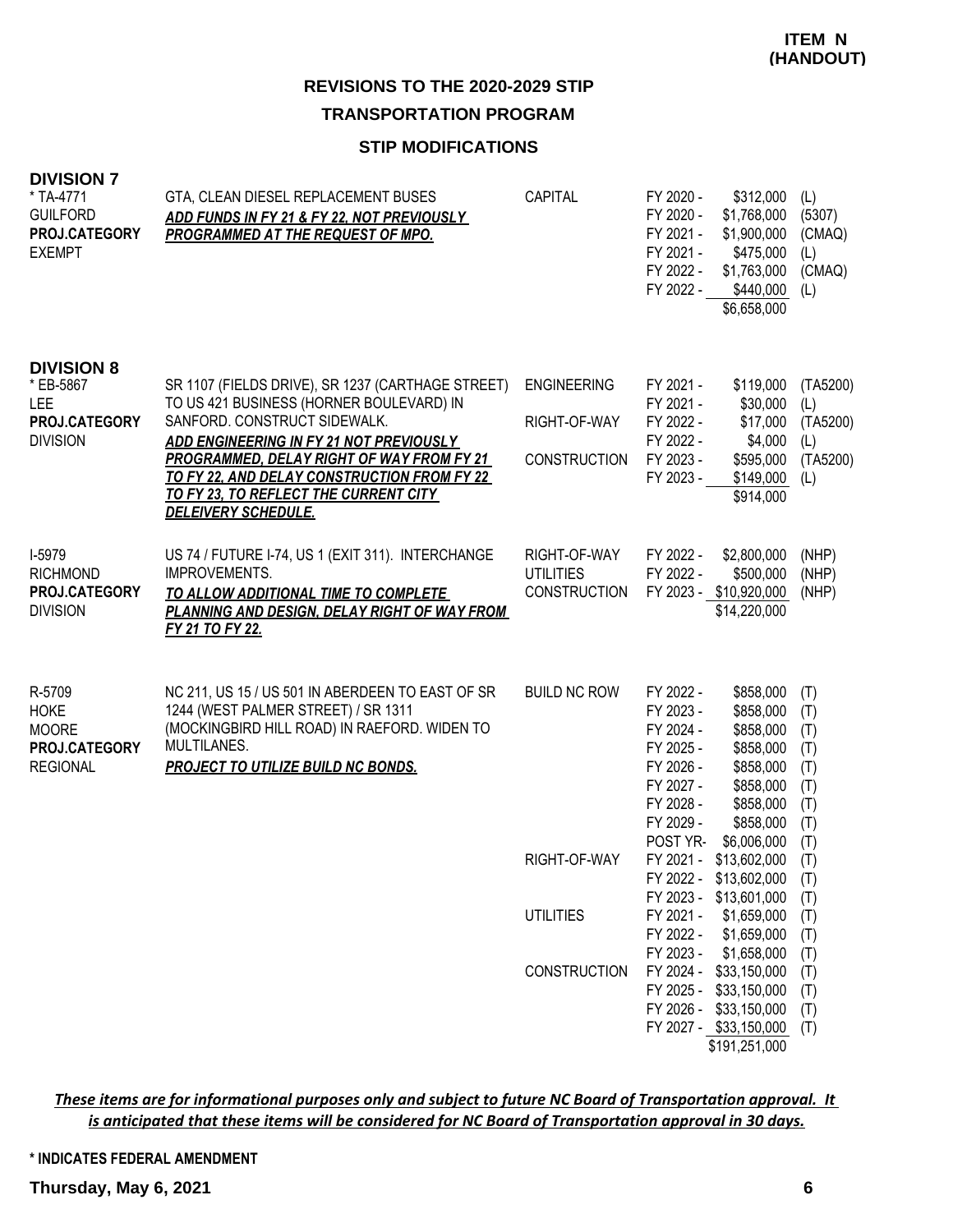# **TRANSPORTATION PROGRAM**

## **STIP MODIFICATIONS**

| <b>DIVISION 8</b><br>R-5724B<br><b>CHATHAM</b><br>PROJ.CATEGORY<br><b>DIVISION</b> | US 15 / US 501, US 15 / US 501, NORTH OF US 64<br>BUSINESS TO POWELL PLACE LANE. MILL AND<br>RESURFACE FROM NORTH OF US 64 BUSINESS TO<br>LAUNIS STREET AND WIDEN FROM LAUNIS STREET<br>TO POWELL PLACE LANE.<br>TO ALLOW ADDITIONAL TIME TO COMPLETE RIGHT<br>OF WAY ACQUISITION AND UTILITY RELOCATION<br><b>DELAY CONSTRUCTION FROM FY 23 TO FY 25.</b> | RIGHT-OF-WAY<br><b>UTILITIES</b><br><b>CONSTRUCTION</b> | FY 2022 -<br>FY 2022 -<br>FY 2025 -                                        | \$1,000,000<br>\$1,400,000<br>\$7,000,000<br>\$9,400,000                                             | (T)<br>(T)<br>(T)                      |
|------------------------------------------------------------------------------------|------------------------------------------------------------------------------------------------------------------------------------------------------------------------------------------------------------------------------------------------------------------------------------------------------------------------------------------------------------|---------------------------------------------------------|----------------------------------------------------------------------------|------------------------------------------------------------------------------------------------------|----------------------------------------|
| R-5824<br><b>MOORE</b><br>PROJ.CATEGORY<br><b>REGIONAL</b>                         | NC 690 (LOBELIA ROAD), US 1 IN VASS TO<br>CUMBERLAND COUNTY LINE. UPGRADE ROADWAY,<br>TO INCLUDE TURN LANES AT VARIOUS LOCATIONS<br>AND SOME REALIGNMENT.<br>TO ALLOW ADDITIONAL TIME TO COMPLETE<br>PLANNING AND DESIGN DELAY RIGHT OF WAY FROM<br>FY 22 TO FY 23 AND CONSTRUCTION FROM FY 23 TO<br>FY 25.                                                | RIGHT-OF-WAY<br>UTILITIES<br><b>CONSTRUCTION</b>        | FY 2023 -<br>FY 2023 -<br>FY 2025 -                                        | \$585,000<br>\$100,000<br>\$13,300,000<br>FY 2026 - \$13,300,000<br>\$27,285,000                     | (T)<br>(T)<br>(T)<br>(T)               |
| R-5826B<br><b>MONTGOMERY</b><br>PROJ.CATEGORY<br><b>DIVISION</b>                   | NC 109, SR 1127 (HEARNE FARM ROAD) TO SR 1174<br>(PEE DEE ROAD).<br>TO ALLOW ADDITIONAL TIME TO COMPLETE RIGHT<br>OF WAY ACQUISITION AND UTILITY RELOCATION<br><b>DELAY CONSTRUCTION FROM FY 25 TO FY 26.</b>                                                                                                                                              | RIGHT-OF-WAY<br><b>UTILITIES</b><br><b>CONSTRUCTION</b> | FY 2023 -<br>FY 2023 -<br>FY 2026 -<br>FY 2027 -                           | \$2,000,000<br>\$105,000<br>\$6,400,000<br>\$6,400,000<br>\$14,905,000                               | (T)<br>(T)<br>(T)<br>(T)               |
| R-5959<br>LEE<br>PROJ.CATEGORY<br><b>DIVISION</b>                                  | SR 1521 (KELLY DRIVE), SR 1519 (NASH STREET) TO<br>NORTHEAST OF CENTRAL CAROLINA COMMUNITY<br>COLLEGE. CONSTRUCT 3-LANE REALIGNMENT OF<br>KELLY DRIVE.<br>TO ALLOW ADDITIONAL TIME TO COMPLETE<br>PLANNING AND DESIGN DELAY RIGHT OF WAY FROM<br>FY 22 TO FY 23 AND CONSTRUCTION FROM FY 22 TO<br>FY 25.                                                   | RIGHT-OF-WAY<br><b>UTILITIES</b><br><b>CONSTRUCTION</b> | FY 2023 -<br>FY 2023 -<br>FY 2025 -                                        | \$500,000<br>\$500,000<br>\$3,600,000<br>\$4,600,000                                                 | (T)<br>(T)<br>(T)                      |
| U-3400<br><b>GUILFORD</b><br><b>RANDOLPH</b><br>PROJ.CATEGORY<br><b>DIVISION</b>   | SR 1577 / SR 1004 (ARCHDALE ROAD), US 311 (MAIN<br>STREET) TO EAST OF SPRINGWOOD LANE IN<br>ARCHDALE. WIDEN TO MULTILANES.<br>TO ALLOW ADDITIONAL TIME TO COMPLETE RIGHT<br>OF WAY ACQUISITION AND UTILITY RELOCATION<br><b>DELAY CONSTRUCTION FROM FY 24 TO FY 26.</b>                                                                                    | RIGHT-OF-WAY<br><b>UTILITIES</b><br><b>CONSTRUCTION</b> | FY 2022 -<br>FY 2023 -<br>FY 2022 -<br>FY 2023 -<br>FY 2026 -<br>FY 2027 - | \$5,050,000<br>\$5,050,000<br>\$950,000<br>\$950,000<br>\$10,150,000<br>\$10,150,000<br>\$32,300,000 | (T)<br>(T)<br>(T)<br>(T)<br>(T)<br>(T) |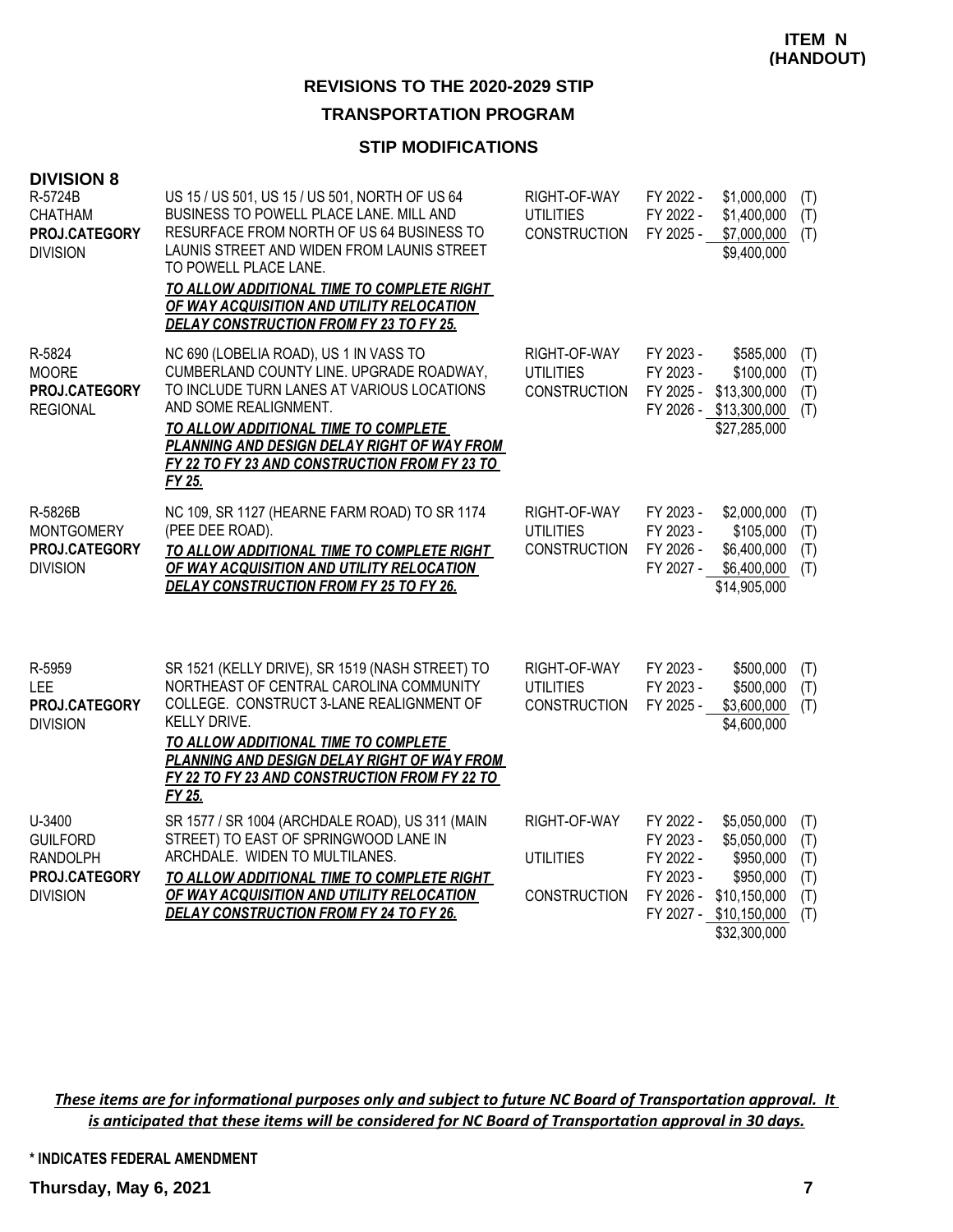# **TRANSPORTATION PROGRAM**

# **STIP MODIFICATIONS**

| <b>DIVISION 8</b><br>U-5709<br><b>LEE</b><br>PROJ.CATEGORY<br><b>DIVISION</b> | SR 1237 (CARTHAGE STREET), SR 1152 (FIRE TOWER<br>ROAD) TO NC 42 (WICKER STREET) IN SANFORD.<br>WIDEN ROADWAY.<br>TO ASSIST IN BALANCING FUNDS DELAY RIGHT OF<br>WAY FROM FY 21 TO FY 22.                                                                                                                                                                     | RIGHT-OF-WAY<br><b>UTILITIES</b><br><b>CONSTRUCTION</b> | FY 2022 -<br>\$2,674,000<br>FY 2022 -<br>\$698,000<br>FY 2024 - \$10,100,000<br>\$13,472,000                                 | (T)<br>(T)<br>(T)            |
|-------------------------------------------------------------------------------|---------------------------------------------------------------------------------------------------------------------------------------------------------------------------------------------------------------------------------------------------------------------------------------------------------------------------------------------------------------|---------------------------------------------------------|------------------------------------------------------------------------------------------------------------------------------|------------------------------|
| U-5727<br>LEE<br>PROJ.CATEGORY<br><b>REGIONAL</b>                             | US 1 / US 15 / US 501, SOUTH OF SR 1198 (BRYAN<br>DRIVE) TO SR 1237 (CARTHAGE STREET) IN<br>SANFORD. UPGRADE TO SUPERSTREET AND<br>RELOCATE NC 78 (TRAMWAY ROAD).<br>TO ALLOW ADDITIONAL TIME TO COMPLETE RIGHT<br>OF WAY ACQUISITION AND UTILITY RELOCATION<br><b>DELAY CONSTRUCTION FROM FY 25 TO FY 26.</b>                                                | RIGHT-OF-WAY<br><b>CONSTRUCTION</b>                     | FY 2022 -<br>\$6,085,000<br>FY 2023 -<br>\$6,085,000<br>FY 2026 -<br>\$7,200,000<br>\$7,200,000<br>FY 2027 -<br>\$26,570,000 | (NHP)<br>(NHP)<br>(T)<br>(T) |
| U-5737<br><b>CHATHAM</b><br>PROJ.CATEGORY<br><b>REGIONAL</b>                  | US 64 (EAST 11TH STREET), NORTH GLENN AVENUE<br>TO EAST OF US 421 IN SILER CITY. UPGRADE<br>ROADWAY TO INCLUDE MEDIAN FOR ACCESS<br>CONTROL, SIDEWALKS, CROSSWALKS, BICYCLE<br>LANES AND / OR MULTIUSE SIDEPATH.<br>TO ALLOW ADDITIONAL TIME TO COMPLETE RIGHT<br>OF WAY ACQUISITION AND UTILITY RELOCATION<br><b>DELAY CONSTRUCTION FROM FY 24 TO FY 26.</b> | RIGHT-OF-WAY<br><b>UTILITIES</b><br><b>CONSTRUCTION</b> | FY 2022 -<br>\$2,462,000<br>FY 2022 -<br>\$1,300,000<br>FY 2026 -<br>\$7,450,000<br>FY 2027 -<br>\$7,450,000<br>\$18,662,000 | (T)<br>(T)<br>(T)<br>(T)     |
| U-5975<br><b>LEE</b><br>PROJ.CATEGORY<br><b>REGIONAL</b>                      | US 1 / US 15 / US 501, US 15 / US 501 (WHITE HILL<br>ROAD) / SR 1179 (ROCKY FORK CHURCH ROAD) TO<br>SOUTH OF SR 1198 (BRYAN DRIVE). UPGRADE TO<br>SUPERSTREET.<br>TO ALLOW ADDITIONAL TIME TO COMPLETE RIGHT<br>OF WAY ACQUISITION AND UTILITY RELOCATION<br><b>DELAY CONSTRUCTION FROM FY 25 TO 26.</b>                                                      | RIGHT-OF-WAY<br><b>UTILITIES</b><br><b>CONSTRUCTION</b> | FY 2022 -<br>\$3,900,000<br>FY 2022 -<br>\$2,755,000<br>FY 2026 -<br>\$5,500,000<br>FY 2027 -<br>\$5,500,000<br>\$17,655,000 | (T)<br>(T)<br>(T)<br>(T)     |
| U-6006<br><b>RANDOLPH</b><br>PROJ.CATEGORY<br><b>DIVISION</b>                 | US 220 BUSINESS, SR 2123 (CAUDLE ROAD) TO SR<br>2270 (US 311 EXTENSION) IN RANDLEMAN. WIDEN TO<br>4-LANE DIVIDED FACILITY.<br>TO ALLOW ADDITIONAL TIME TO COMPLETE RIGHT<br>OF WAY ACQUISITION AND UTILITY RELOCATION<br><b>DELAY CONSTRUCTION FROM FY 23 TO 25.</b>                                                                                          | RIGHT-OF-WAY<br><b>UTILITIES</b><br><b>CONSTRUCTION</b> | FY 2022 -<br>\$2,139,000<br>FY 2022 -<br>\$500,000<br>FY 2025 -<br>\$3,399,000<br>FY 2026 -<br>\$3,398,000<br>\$9,436,000    | (T)<br>(T)<br>(T)<br>(T)     |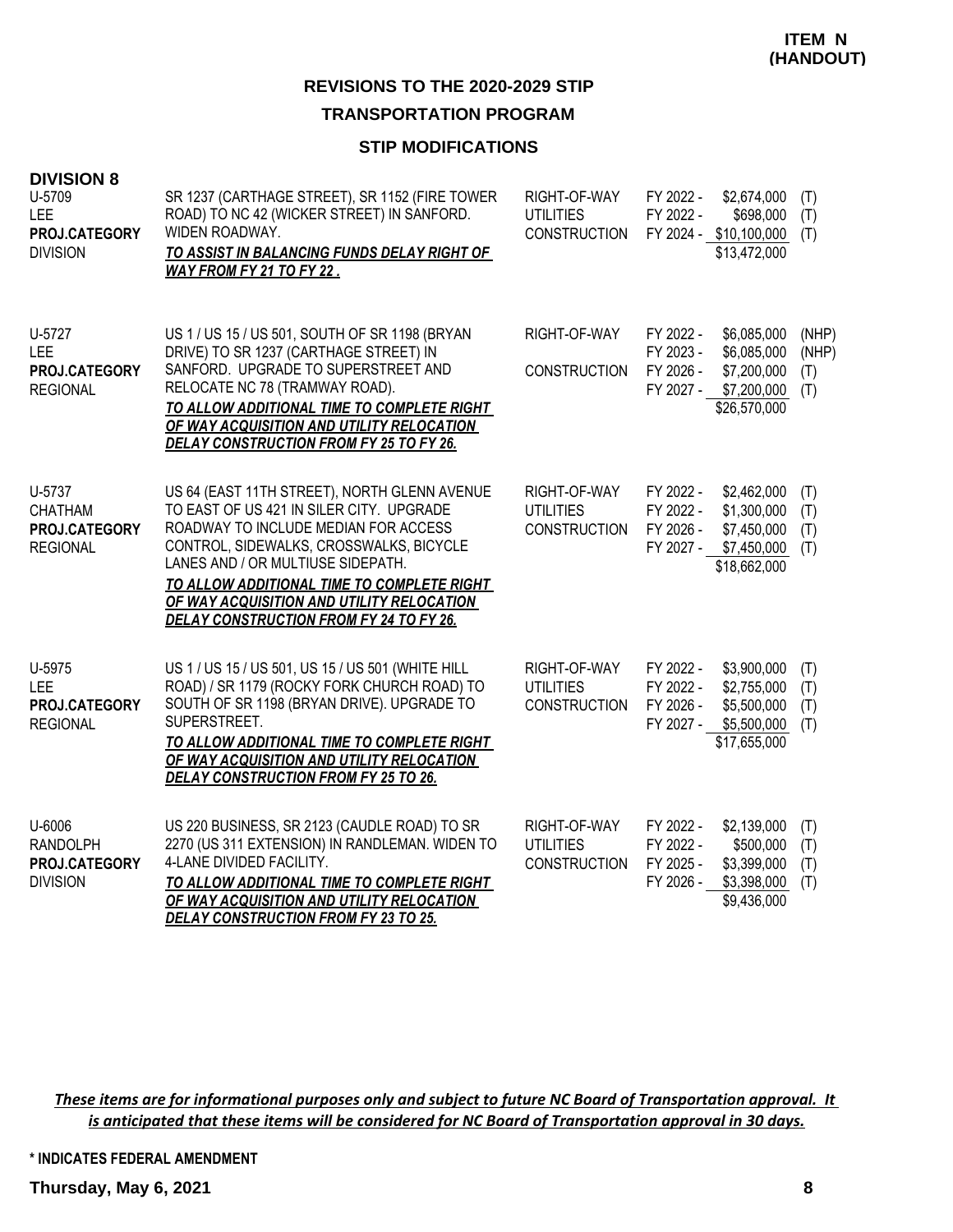# **TRANSPORTATION PROGRAM**

# **STIP MODIFICATIONS**

| <b>DIVISION 8</b><br>U-6027<br><b>RICHMOND</b><br>PROJ.CATEGORY<br><b>DIVISION</b> | US 1 (PROPOSED) /SR 1516 (GREENE STREET), US 220<br>TO US 1 IN ROCKINGHAM. WIDEN TO 3-LANE FACILITY<br>AND RE-ROUTE US 1 ALONG PROJECT.<br>TO ALLOW ADDITIONAL TIME TO COMPLETE RIGHT<br>OF WAY ACQUISITION AND UTILITY RELOCATION<br><b>DELAY CONSTRUCTION FROM FY 23 TO 25.</b> | RIGHT-OF-WAY<br><b>UTILITIES</b><br><b>CONSTRUCTION</b> | FY 2022 -<br>FY 2022 -<br>FY 2025 -              | \$1,900,000<br>\$500,000<br>\$4,100,000<br>\$6,500,000            | (T)<br>(T)<br>(T)              |
|------------------------------------------------------------------------------------|-----------------------------------------------------------------------------------------------------------------------------------------------------------------------------------------------------------------------------------------------------------------------------------|---------------------------------------------------------|--------------------------------------------------|-------------------------------------------------------------------|--------------------------------|
| <b>DIVISION 9</b><br>EB-5619<br><b>ROWAN</b><br>PROJ.CATEGORY<br><b>DIVISION</b>   | GRANTS CREEK GREENWAY, CATAWBA COLLEGE TO<br>KELSEY SCOTT PARK IN SALISBURY. CONSTRUCT<br><b>MULTIUSE PATH.</b><br><b>MODIFY DESCRIPTION TO REFLECT CORRECT</b><br><b>SEGMENT SEQUENCING PER CITY OF SALISBURY</b><br><u>(SEE SEGMENTS A, B, AND C).</u>                          |                                                         |                                                  |                                                                   |                                |
| EB-5619A<br><b>ROWAN</b><br>PROJ.CATEGORY<br><b>DIVISION</b>                       | GRANTS CREEK GREENWAY, CATAWBA COLLEGE TO<br>EXISTING GREENWAY IN SALISBURY. CONSTRUCT<br>LOW-WATER BRIDGE GREENWAY CONNECTION.<br><b>MODIFY DESCRIPTION TO REFLECT THE TERMINI</b><br>PREFERRED BY THE CITY OF SALISBURY.                                                        |                                                         |                                                  |                                                                   |                                |
| EB-5619B<br><b>ROWAN</b><br>PROJ.CATEGORY<br><b>DIVISION</b>                       | GRANTS CREEK GREENWAY, EXISTING GREENWAY<br>AT FORESTDALE DRIVE TO WILTSHIRE VILLAGE.<br>CONSTRUCT MULTIUSE PATH.<br><b>MODIFY DESCRIPTION TO REFLECT THE TERMINI</b><br>PREFERRED BY THE CITY OF SALISBURY.                                                                      | RIGHT-OF-WAY<br><b>CONSTRUCTION</b>                     | FY 2020 -<br>FY 2020 -<br>FY 2023 -<br>FY 2023 - | \$660,000<br>\$165,000<br>\$1,151,000<br>\$288,000<br>\$2,264,000 | (BGDA)<br>(L)<br>(BGDA)<br>(L) |
| EB-5619C<br><b>ROWAN</b><br>PROJ.CATEGORY<br><b>DIVISION</b>                       | GRANTS CREEK GREENWAY, WILTSHIRE VILLAGE TO<br>KELSEY SCOTT PARK. CONSTRUCT MULTIUSE PATH.<br><b>MODIFY DESCRIPTION TO REFLECT THE TERMINI</b><br>PREFERRED BY THE CITY OF SALISBURY.                                                                                             | <b>ENGINEERING</b><br><b>CONSTRUCTION</b>               | FY 2021 -<br>FY 2021 -<br>FY 2023 -<br>FY 2023 - | \$294,000<br>\$74,000<br>\$1,882,000<br>\$470,000<br>\$2,720,000  | (BGDA)<br>(L)<br>(BGDA)<br>(L) |
| EB-5840<br><b>FORSYTH</b><br><b>PROJ.CATEGORY</b><br><b>DIVISION</b>               | US 158 / US 421 / NC 150 (SALEM PARKWAY), NC 150<br>(PETERS CREEK PARKWAY) TO THE STROLLWAY IN<br>WINSTON-SALEM. CONSTRUCT MULTI-USE PATH.<br><b>ACCELERATE CONSTRUCTION FROM FY 23 TO FY 21</b><br>TO REFLECT CURRENT CITY DELIVERY SCHEDULE.                                    | <b>CONSTRUCTION</b>                                     | FY 2021 -<br>FY 2021 -                           | \$1,600,000<br>\$400,000<br>\$2,000,000                           | (TAANY)<br>(L)                 |

*These items are for informational purposes only and subject to future NC Board of Transportation approval. It is anticipated that these items will be considered for NC Board of Transportation approval in 30 days.*

**\* INDICATES FEDERAL AMENDMENT**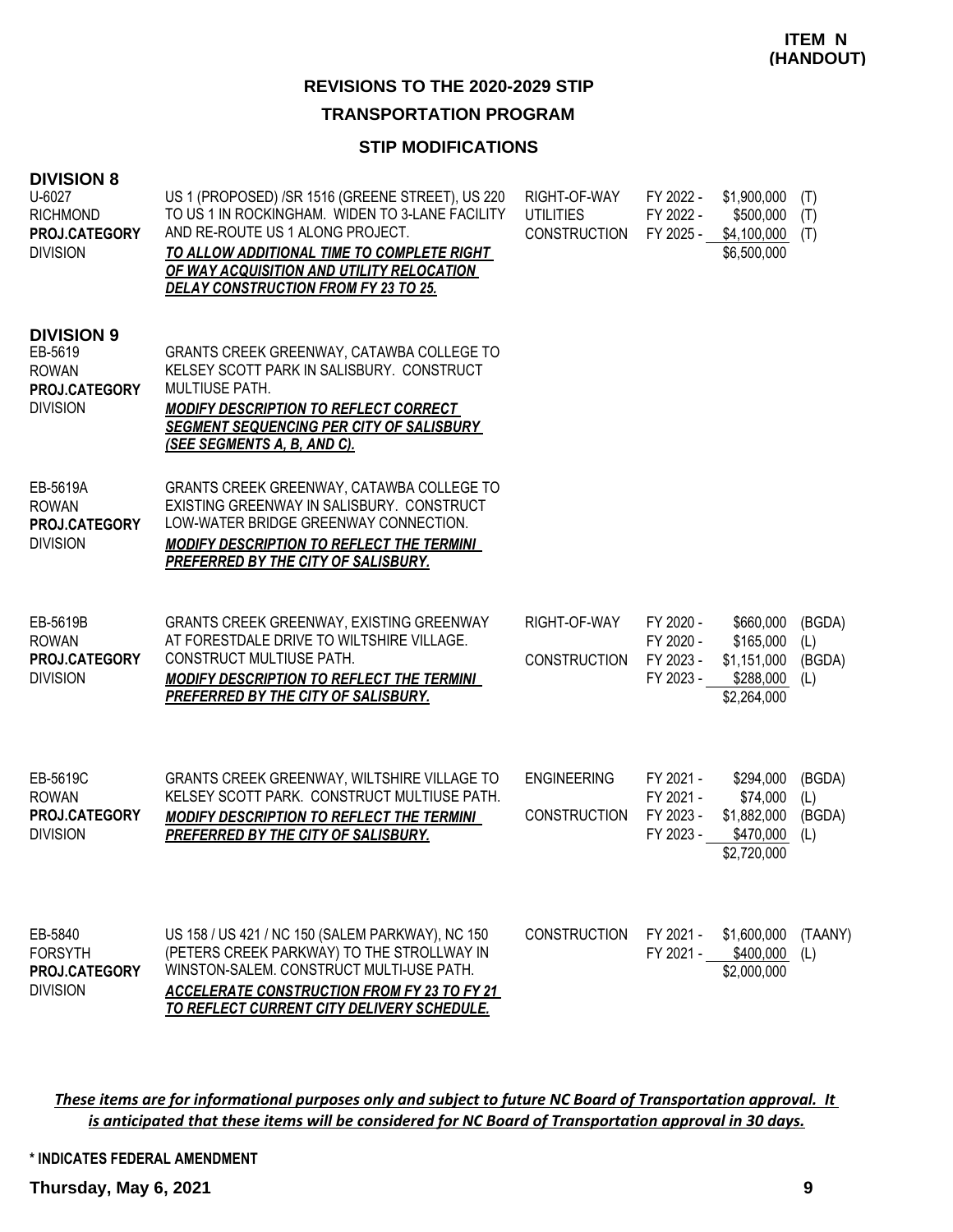# **TRANSPORTATION PROGRAM**

#### **STIP MODIFICATIONS**

| <b>DIVISION 9</b><br>U-2729<br><b>FORSYTH</b><br>PROJ.CATEGORY<br><b>DIVISION</b> | SR 1672 (HANES MILL ROAD), MUSEUM DRIVE TO SR<br>4000 (UNIVERSITY PARKWAY) IN WINSTON-SALEM.<br>WIDEN TO MULTI-LANES.<br>TO ALLOW ADDITIONAL TIME FOR PLANNING AND<br>DESIGN, DELAY CONSTRUCTION FROM FY 22 TO FY<br>23.                                                                                               | <b>ENGINEERING</b><br><b>BUILD NC ROW</b><br><b>CONSTRUCTION</b> | FY 2020 -<br>FY 2021 -<br>FY 2022 -<br>FY 2023 -<br>FY 2024 -<br>FY 2025 -<br>FY 2026 -<br>FY 2027 -<br>FY 2028 -<br>FY 2029 -<br>POST YR-<br>FY 2020 -<br>FY 2021 -<br>FY 2022 -<br>FY 2023 -<br>FY 2024 -<br>FY 2025 -<br>FY 2026 -<br>FY 2027 -<br>FY 2028 -<br>FY 2029 -<br>POST YR-<br>FY 2023 -<br>FY 2024 - | \$78,000<br>\$78,000<br>\$78,000<br>\$78,000<br>\$78,000<br>\$78,000<br>\$78,000<br>\$78,000<br>\$78,000<br>\$78,000<br>\$312,000<br>\$49,000<br>\$49,000<br>\$49,000<br>\$49,000<br>\$49,000<br>\$49,000<br>\$49,000<br>\$49,000<br>\$49,000<br>\$49,000<br>\$196,000<br>\$7,750,000<br>\$7,750,000<br>\$17,278,000 | (T)<br>(T)<br>(T)<br>(T)<br>(T)<br>(T)<br>(T)<br>(T)<br>(T)<br>(T)<br>(T)<br>(T)<br>(T)<br>(T)<br>(T)<br>(T)<br>(T)<br>(T)<br>(T)<br>(T)<br>(T)<br>(T)<br>(T)<br>(T) |
|-----------------------------------------------------------------------------------|------------------------------------------------------------------------------------------------------------------------------------------------------------------------------------------------------------------------------------------------------------------------------------------------------------------------|------------------------------------------------------------------|--------------------------------------------------------------------------------------------------------------------------------------------------------------------------------------------------------------------------------------------------------------------------------------------------------------------|----------------------------------------------------------------------------------------------------------------------------------------------------------------------------------------------------------------------------------------------------------------------------------------------------------------------|----------------------------------------------------------------------------------------------------------------------------------------------------------------------|
| <b>DIVISION 10</b><br>EB-5723<br><b>UNION</b><br>PROJ.CATEGORY<br><b>DIVISION</b> | US 74, SR 1520 (INDIAN TRAIL FAIRVIEW ROAD) TO SR<br>1367 (UNIONVILLE INDIAN TRAIL ROAD). CONSTRUCT<br>A MULTI-USE PATH. SR 1367 (UNIONVILLE INDIAN<br>TRAIL ROAD) TO OAKWOOD LANE. CONSTRUCT A<br>MULTI-USE GREENWAY.<br>TO ALLOW ADDITIONAL TIME FOR PLANNING AND<br>DESIGN, DELAY RIGHT-OF-WAY FROM FY 21 TO FY 22. | RIGHT-OF-WAY<br><b>CONSTRUCTION</b>                              | FY 2022 -<br>FY 2022 -<br>FY 2022 -<br>FY 2022 -<br>FY 2022 -                                                                                                                                                                                                                                                      | \$100,000<br>\$25,000<br>\$2,042,000<br>\$868,000<br>\$1,020,000<br>\$4,055,000                                                                                                                                                                                                                                      | (TAANY)<br>(L)<br>(CMAQ)<br>(TAANY)<br>(L)                                                                                                                           |
| U-5771<br><b>MECKLENBURG</b><br>PROJ.CATEGORY<br><b>REGIONAL</b>                  | US 21, SR 2136 (GILEAD ROAD) TO HOLLY POINT<br>DRIVE. WIDEN TO MULTI-LANES.<br>TO ALLOW ADDITIONAL TIME FOR PLANNING AND<br>DESIGN, DELAY RIGHT-OF-WAY FROM FY 21 TO FY 22.                                                                                                                                            | RIGHT-OF-WAY<br><b>UTILITIES</b><br><b>CONSTRUCTION</b>          | FY 2022 -<br>FY 2022 -<br>FY 2022 -<br>FY 2024 -<br>FY 2025 -<br>FY 2026 -                                                                                                                                                                                                                                         | \$450,000<br>\$2,550,000<br>\$1,640,000<br>\$5,500,000<br>\$5,500,000<br>\$5,500,000<br>\$21,140,000                                                                                                                                                                                                                 | (BA)<br>(T)<br>(T)<br>(T)<br>(T)<br>(T)                                                                                                                              |

*These items are for informational purposes only and subject to future NC Board of Transportation approval. It is anticipated that these items will be considered for NC Board of Transportation approval in 30 days.*

#### **\* INDICATES FEDERAL AMENDMENT**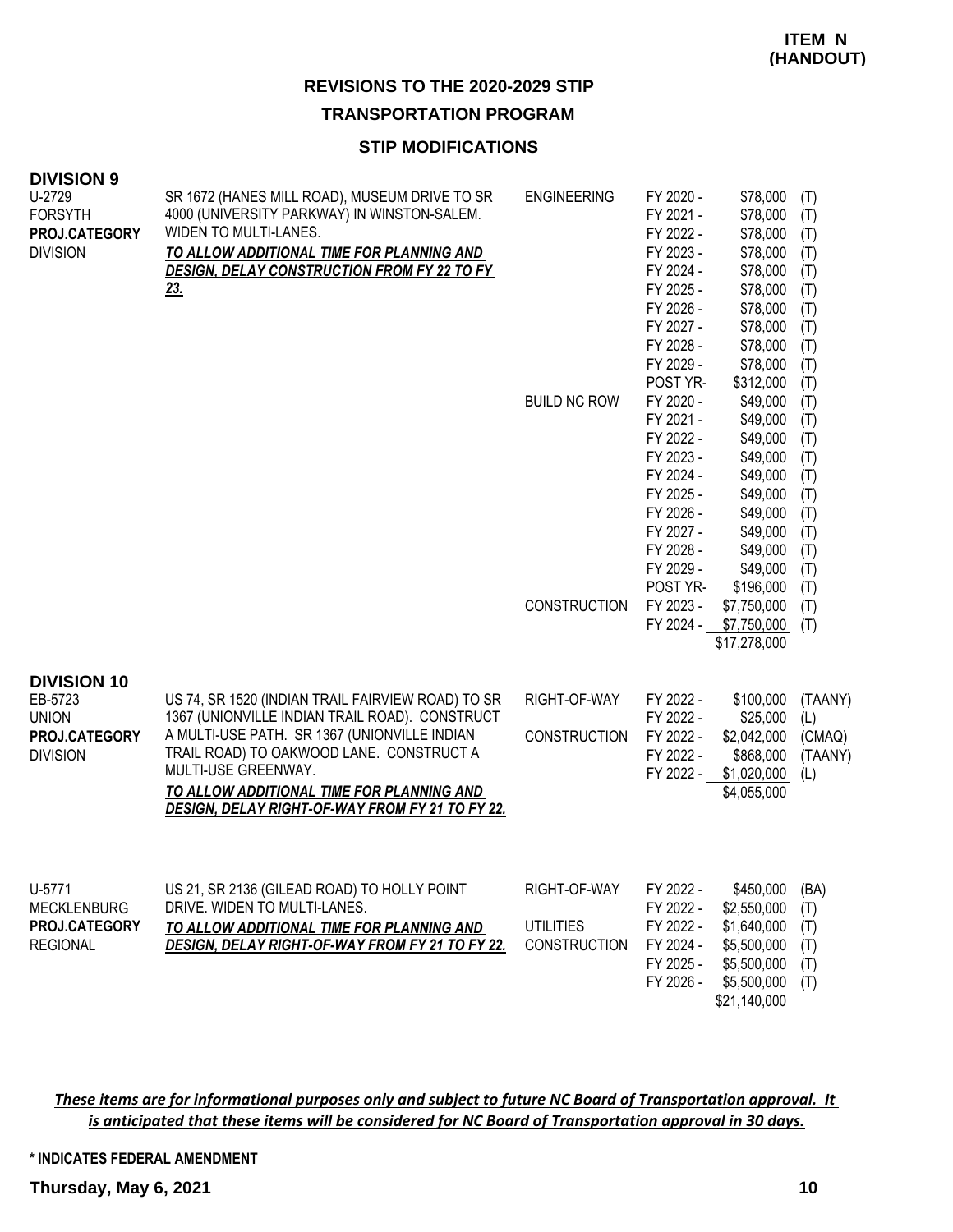# **TRANSPORTATION PROGRAM**

# **STIP MODIFICATIONS**

| <b>DIVISION 11</b><br>R-2566BA<br><b>WATAUGA</b><br>PROJ.CATEGORY<br><b>DIVISION</b>       | NC 105, CONSTRUCT NEW BRIDGE OVER WATAUGA<br>RIVER AND LEFT-TURN LANE AT SR 1112<br>(BROADSTONE ROAD).<br><b>ACCELERATE CONSTRUCTION FROM FY 23 TO FY 22</b><br>TO ALIGN WITH BUILD NC BOND SALE.                                       | <b>UTILITIES</b><br><b>BUILD NC CON</b><br><b>CONSTRUCTION</b> | FY 2020 -<br>FY 2022 -<br>FY 2023 -<br>FY 2024 -<br>FY 2025 -<br>FY 2026 -<br>FY 2027 -<br>FY 2028 -<br>FY 2029 -<br>FY 2030 -<br>FY 2031 -<br>FY 2032 -<br>FY 2033 -<br>FY 2034 -<br>FY 2035 -<br>FY 2036 -<br>FY 2022 - | \$2,850,000<br>\$532,000<br>\$532,000<br>\$532,000<br>\$532,000<br>\$532,000<br>\$532,000<br>\$532,000<br>\$532,000<br>\$532,000<br>\$532,000<br>\$532,000<br>\$532,000<br>\$532,000<br>\$532,000<br>\$532,000<br>\$6,200,000<br>\$17,030,000 | (T)<br>(T)<br>(T)<br>(T)<br>(T)<br>(T)<br>(T)<br>(T)<br>(T)<br>(T)<br>(T)<br>(T)<br>(T)<br>(T)<br>(T)<br>(T)<br>(T) |
|--------------------------------------------------------------------------------------------|-----------------------------------------------------------------------------------------------------------------------------------------------------------------------------------------------------------------------------------------|----------------------------------------------------------------|---------------------------------------------------------------------------------------------------------------------------------------------------------------------------------------------------------------------------|-----------------------------------------------------------------------------------------------------------------------------------------------------------------------------------------------------------------------------------------------|---------------------------------------------------------------------------------------------------------------------|
| <b>DIVISION 12</b><br>EB-5977<br><b>CATAWBA</b><br>PROJ.CATEGORY<br><b>DIVISION</b>        | 9TH STREET NW CONNECTOR, CITY WALK TO OLD<br>LENOIR ROAD IN HICKORY. CONSTRUCT MULTI-USE<br>TRAIL ALONG 9TH STREET NW.<br>TO ALLOW ADDITIONAL TIME FOR PLANNING AND<br><b>DESIGN, DELAY CONSTRUCTION FROM FY 21 TO FY</b><br><u>22.</u> | RIGHT-OF-WAY<br><b>CONSTRUCTION</b>                            | FY 2021 -<br>FY 2021 -<br>FY 2022 -<br>FY 2022 -                                                                                                                                                                          | \$86,000<br>\$22,000<br>\$1,168,000<br>\$292,000<br>\$1,568,000                                                                                                                                                                               | (BGDA)<br>(L)<br>(BGDA)<br>(L)                                                                                      |
| R-5870<br><b>ALEXANDER</b><br>PROJ.CATEGORY<br><b>EXEMPT</b>                               | ALEXANDER COUNTY, CONSTRUCT ACCESS ROAD<br>INTO ALEXANDER INDUSTRIAL PARK.<br><b>ACCELERATE CONSTRUCTION FROM FY 22 TO FY 21</b><br><b>AT THE REQUEST OF THE DIVISION.</b>                                                              | <b>CONSTRUCTION</b>                                            | FY 2021 -<br>FY 2021 -                                                                                                                                                                                                    | \$1,175,000<br>\$500,000<br>\$1,675,000                                                                                                                                                                                                       | (APD)<br>(T)                                                                                                        |
| <b>DIVISION 13</b><br>* TO-6154<br><b>BUNCOMBE</b><br>PROJ.CATEGORY<br><b>PUBLIC TRANS</b> | MOUNTAIN MOBILITY - BUNCOMBE, BUNCOMBE<br>COUNTY TRANSIT OPERATING ASSISTANCE.<br>MODIFY FUNDING IN FY 22 AT THE REQUEST OF THE<br><b>MPO.</b>                                                                                          | <b>OPERATIONS</b>                                              | FY 2020 -<br>FY 2020 -<br>FY 2021 -<br>FY 2021 -<br>FY 2022 -<br>FY 2023 -<br>FY 2023 -                                                                                                                                   | \$239,000<br>\$239,000<br>\$250,000<br>\$250,000<br>\$500,000<br>\$262,000<br>\$261,000<br>\$2,001,000                                                                                                                                        | (L)<br>(5307)<br>(L)<br>(5307)<br>(5307)<br>(L)<br>(5307)                                                           |

*These items are for informational purposes only and subject to future NC Board of Transportation approval. It is anticipated that these items will be considered for NC Board of Transportation approval in 30 days.*

## **\* INDICATES FEDERAL AMENDMENT**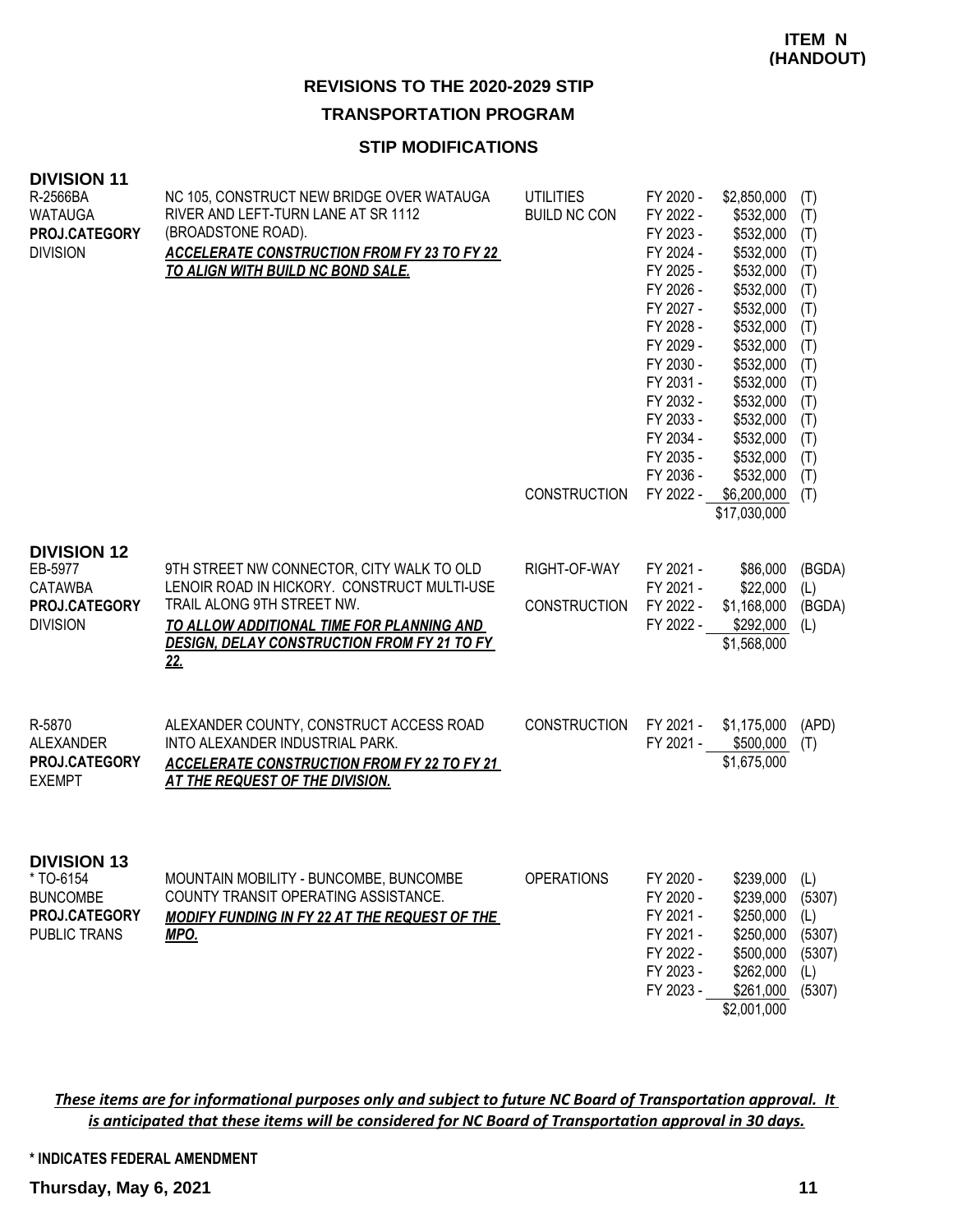**TRANSPORTATION PROGRAM**

# **STIP MODIFICATIONS**

| <b>DIVISION 13</b><br>* U-6251A<br><b>BUNCOMBE</b><br>PROJ.CATEGORY<br><b>EXEMPT</b>   | NEW ROUTE - ENKA HERITAGE ROAD, US 19/23<br>(SMOKEY PARK HIGHWAY) TO WALKOFF WAY.<br>CONSTRUCT ACCESS ROAD ON NEW LOCATION.<br>SEGMENT U-6251 INTO SEGMENTS A AND B AT THE<br><b>REQUEST OF THE DIVISION.</b>                                                      | <b>CONSTRUCTION</b>                       | FY 2021 -<br>FY 2021 -                                                                                            | \$1,750,000<br>\$1,000,000<br>\$2,750,000                                                                                        | (APD)<br>(L)                                                |
|----------------------------------------------------------------------------------------|--------------------------------------------------------------------------------------------------------------------------------------------------------------------------------------------------------------------------------------------------------------------|-------------------------------------------|-------------------------------------------------------------------------------------------------------------------|----------------------------------------------------------------------------------------------------------------------------------|-------------------------------------------------------------|
| * U-6251B<br><b>BUNCOMBE</b><br>PROJ.CATEGORY<br><b>EXEMPT</b>                         | US 19/23 (SMOKEY PARK HIGHWAY), ENKA HERITAGE<br>ROAD INTERSECTION. CONSTRUCT FINAL<br>INTERSECTION IMPROVEMENTS.<br>SEGMENT U-6251 INTO SEGMENTS A AND B AT THE<br><b>REQUEST OF THE DIVISION. ADD RIGHT-OF-WAY IN FY</b><br><b>21 NOT PREVIOUSLY PROGRAMMED.</b> | RIGHT-OF-WAY<br><b>CONSTRUCTION</b>       | FY 2021 -<br>FY 2022 -                                                                                            | \$700,000<br>\$275,000<br>\$975,000                                                                                              | (L)<br>(L)                                                  |
| <b>DIVISION 14</b><br>* B-6054A<br><b>HAYWOOD</b><br>PROJ.CATEGORY<br><b>STATEWIDE</b> | I-40, REPLACE BRIDGE 430057 OVER US FOREST<br>SERVICE ROAD/COLD SPRINGS CREEK AT HARMON'S<br>DEN.<br><b>REMOVE RIGHT-OF-WAY AND UTILITIES IN FY 21 AT</b><br><b>THE REQUEST OF THE DIVISION.</b>                                                                   | <b>ENGINEERING</b><br><b>CONSTRUCTION</b> | FY 2020 -<br>FY 2021 -                                                                                            | \$500,000<br>\$5,000,000<br>\$5,500,000                                                                                          | (T)<br>(NHPB)                                               |
| <b>STATEWIDE</b><br>M-0479ADIV<br><b>STATEWIDE</b><br>PROJ.CATEGORY<br><b>DIVISION</b> | VARIOUS, STATEWIDE PROJECT DEVELOPMENT AND<br>ENVIRONMENTAL ANALYSIS, PRELIMINARY<br>ENGINEERING FOR ATLAS SAP INTEGRATION<br>PROJECT.<br>ADD PROJECT BREAK AT THE REQUEST OF THE<br><b>ENVIRONMENTAL ANALYSIS UNIT.</b>                                           | <b>ENGINEERING</b>                        | FY 2021 -<br>FY 2022 -<br>FY 2023 -<br>FY 2024 -<br>FY 2025 -<br>FY 2026 -<br>FY 2027 -<br>FY 2028 -<br>FY 2029 - | \$450,000<br>\$450,000<br>\$450,000<br>\$450,000<br>\$450,000<br>\$450,000<br>\$450,000<br>\$450,000<br>\$450,000<br>\$4,050,000 | (T)<br>(T)<br>(T)<br>(T)<br>(T)<br>(T)<br>(T)<br>(T)<br>(T) |
| <b>M-0479AREG</b><br><b>STATEWIDE</b><br>PROJ.CATEGORY<br><b>REGIONAL</b>              | VARIOUS, STATEWIDE PROJECT DEVELOPMENT AND<br>ENVIRONMENTAL ANALYSIS, PRELIMINARY<br>ENGINEERING FOR ATLAS SAP INTEGRATION<br>PROJECT.<br>ADD PROJECT BREAK AT THE REQUEST OF THE<br><b>ENVIRONMENTAL ANALYSIS UNIT.</b>                                           | <b>ENGINEERING</b>                        | FY 2021 -<br>FY 2022 -<br>FY 2023 -<br>FY 2024 -<br>FY 2025 -<br>FY 2026 -<br>FY 2027 -<br>FY 2028 -<br>FY 2029 - | \$450,000<br>\$450,000<br>\$450,000<br>\$450,000<br>\$450,000<br>\$450,000<br>\$450,000<br>\$450,000<br>\$450,000<br>\$4,050,000 | (T)<br>(T)<br>(T)<br>(T)<br>(T)<br>(T)<br>(T)<br>(T)<br>(T) |

*These items are for informational purposes only and subject to future NC Board of Transportation approval. It is anticipated that these items will be considered for NC Board of Transportation approval in 30 days.*

## **\* INDICATES FEDERAL AMENDMENT**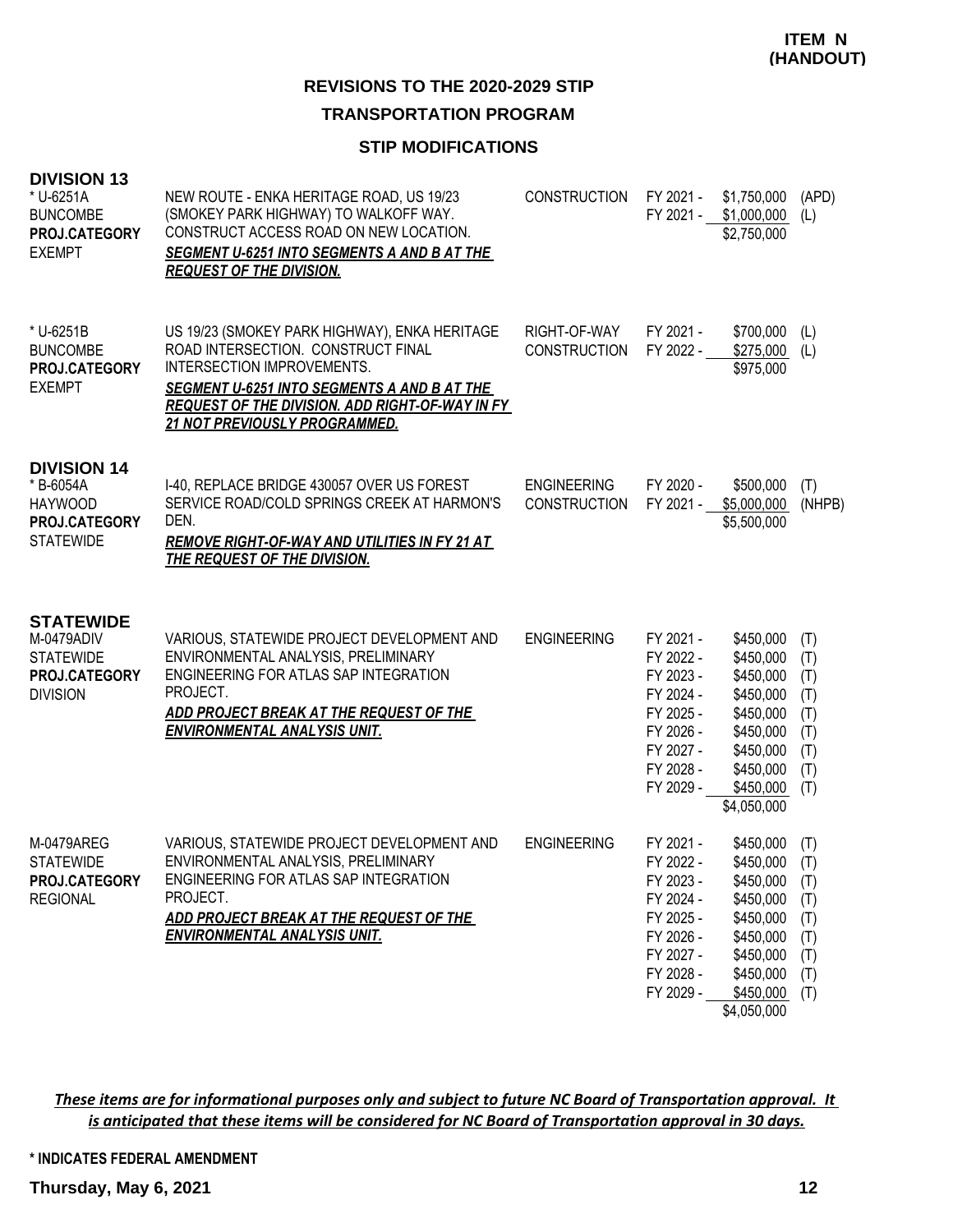# **TRANSPORTATION PROGRAM**

## **STIP MODIFICATIONS**

| <b>STATEWIDE</b>              |                                                                                       |                    |                        |                        |            |
|-------------------------------|---------------------------------------------------------------------------------------|--------------------|------------------------|------------------------|------------|
| M-0479ASW<br><b>STATEWIDE</b> | VARIOUS, STATEWIDE PROJECT DEVELOPMENT AND<br>ENVIRONMENTAL ANALYSIS, PRELIMINARY     | <b>ENGINEERING</b> | FY 2021 -<br>FY 2022 - | \$600,000<br>\$600,000 | (T)<br>(T) |
| PROJ.CATEGORY                 | ENGINEERING FOR ATLAS SAP INTEGRATION<br>PROJECT.                                     |                    | FY 2023 -              | \$600,000              | (T)        |
| <b>STATEWIDE</b>              |                                                                                       |                    | FY 2024 -              | \$600,000              | (T)        |
|                               | <u>ADD PROJECT BREAK AT THE REQUEST OF THE</u><br><b>ENVIRONMENTAL ANALYSIS UNIT.</b> |                    | FY 2025 -              | \$600,000              | (T)        |
|                               |                                                                                       |                    | FY 2026 -<br>FY 2027 - | \$600,000              | (T)        |
|                               |                                                                                       |                    | FY 2028 -              | \$600,000<br>\$600,000 | (T)        |
|                               |                                                                                       |                    | FY 2029 -              | \$600,000              | (T)        |
|                               |                                                                                       |                    |                        | \$5,400,000            | (T)        |
|                               |                                                                                       |                    |                        |                        |            |
| M-0479BDIV                    | VARIOUS, STATEWIDE PROJECT DEVELOPMENT AND                                            | <b>ENGINEERING</b> | FY 2021 -              | \$150,000              | (T)        |
| <b>STATEWIDE</b>              | ENVIRONMENTAL ANALYSIS, PRELIMINARY                                                   |                    | FY 2022 -              | \$150,000              | (T)        |
| PROJ.CATEGORY                 | ENGINEERING FOR ATLAS ENVIRONMENTAL                                                   |                    | FY 2023 -              | \$150,000              | (T)        |
| <b>DIVISION</b>               | ANALYSIS UNIT GROUPS.                                                                 |                    | FY 2024 -              | \$150,000              | (T)        |
|                               | ADD PROJECT BREAK AT THE REQUEST OF THE                                               |                    | FY 2025 -              | \$150,000              | (T)        |
|                               | <b>ENVIRONMENTAL ANALYSIS UNIT.</b>                                                   |                    | FY 2026 -              | \$150,000              | (T)        |
|                               |                                                                                       |                    | FY 2027 -              | \$150,000              | (T)        |
|                               |                                                                                       |                    | FY 2028 -              | \$150,000              | (T)        |
|                               |                                                                                       |                    | FY 2029 -              | \$150,000              | (T)        |
|                               |                                                                                       |                    |                        | \$1,350,000            |            |
| M-0479BREG                    | VARIOUS, STATEWIDE PROJECT DEVELOPMENT AND                                            | <b>ENGINEERING</b> | FY 2021 -              | \$150,000              | (T)        |
| <b>STATEWIDE</b>              | ENVIRONMENTAL ANALYSIS, PRELIMINARY                                                   |                    | FY 2022 -              | \$150,000              | (T)        |
| PROJ.CATEGORY                 | ENGINEERING FOR ATLAS ENVIRONMENTAL                                                   |                    | FY 2023 -              | \$150,000              | (T)        |
| <b>REGIONAL</b>               | ANALYSIS UNIT GROUPS.                                                                 |                    | FY 2024 -              | \$150,000              | (T)        |
|                               | <u>ADD PROJECT BREAK AT THE REQUEST OF THE</u>                                        |                    | FY 2025 -              | \$150,000              | (T)        |
|                               | <b>ENVIRONMENTAL ANALYSIS UNIT.</b>                                                   |                    | FY 2026 -              | \$150,000              | (T)        |
|                               |                                                                                       |                    | FY 2027 -              | \$150,000              | (T)        |
|                               |                                                                                       |                    | FY 2028 -              | \$150,000              | (T)        |
|                               |                                                                                       |                    | FY 2029 -              | \$150,000              | (T)        |
|                               |                                                                                       |                    |                        | \$1,350,000            |            |
| M-0479BSW                     | VARIOUS, STATEWIDE PROJECT DEVELOPMENT AND                                            | <b>ENGINEERING</b> | FY 2021 -              | \$200,000              | (T)        |
| <b>STATEWIDE</b>              | ENVIRONMENTAL ANALYSIS, PRELIMINARY                                                   |                    | FY 2022 -              | \$200,000              | (T)        |
| PROJ.CATEGORY                 | ENGINEERING FOR ATLAS ENVIRONMENTAL                                                   |                    | FY 2023 -              | \$200,000              | (T)        |
| <b>STATEWIDE</b>              | ANALYSIS UNIT GROUPS.                                                                 |                    | FY 2024 -              | \$200,000              | (T)        |
|                               | ADD PROJECT BREAK AT THE REQUEST OF THE                                               |                    | FY 2025 -              | \$200,000              | (T)        |
|                               | <b>ENVIRONMENTAL ANALYSIS UNIT.</b>                                                   |                    | FY 2026 -              | \$200,000              | (T)        |
|                               |                                                                                       |                    | FY 2027 -              | \$200,000              | (T)        |
|                               |                                                                                       |                    | FY 2028 -              | \$200,000              | (T)        |
|                               |                                                                                       |                    | FY 2029 -              | \$200,000              | (T)        |
|                               |                                                                                       |                    |                        | \$1,800,000            |            |